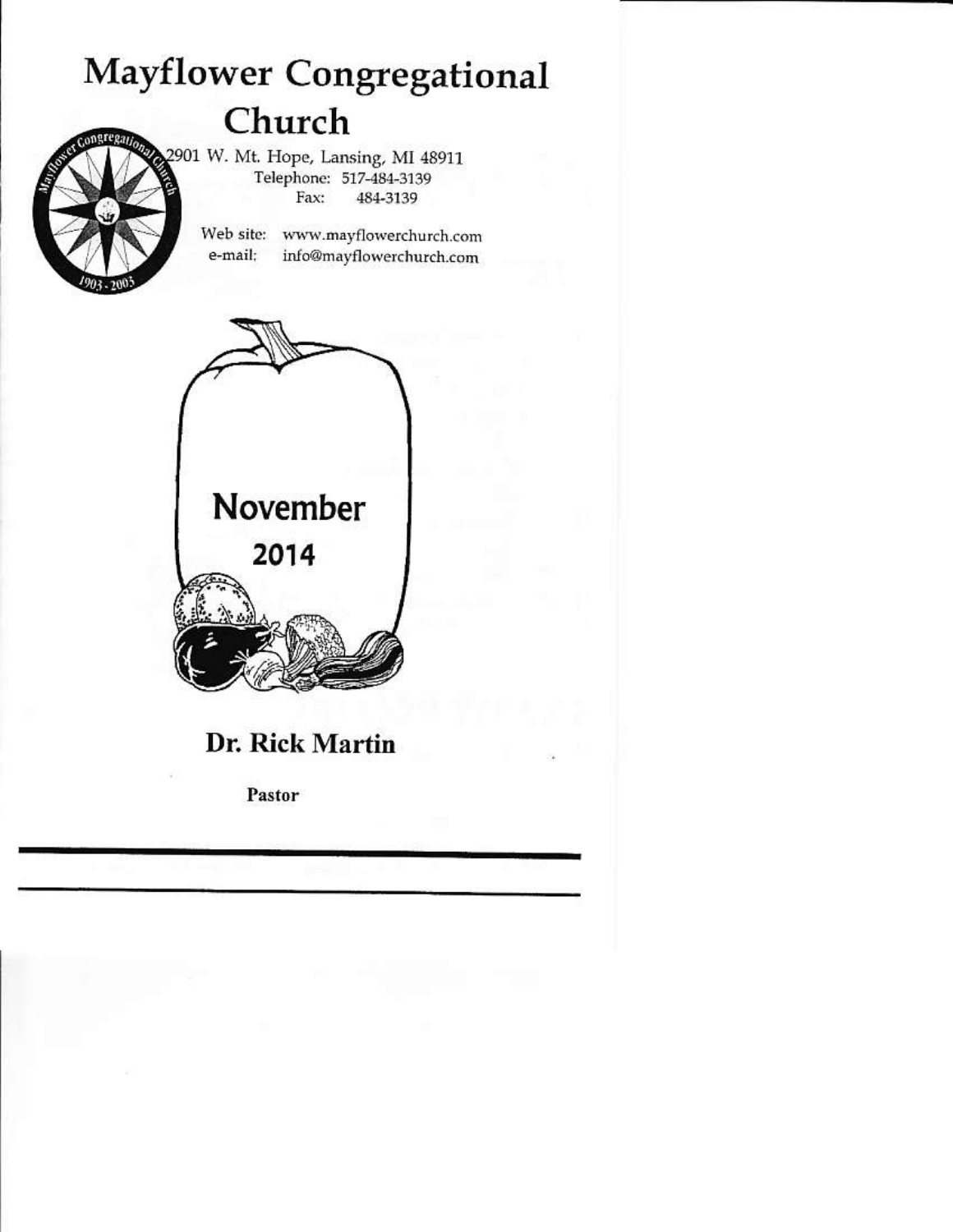

November (

## **BIRTHDAYS**

11/1 - Ann McClelland 11/1 - Dominic McClelland 11/2 - Frank Wheeler 11/5 - Morgan Smith  $11/5 - Bob$  Mott 11/9 - Blanche Samohovetz (95) 11/11 - Cozette Oxley 11/15 - Barbara Fuller  $11/19$  - Fred Lowe 11/20 - Ina Martin 11/28 - Taxson Graham 11/29 - Mike Rutledge

### *ANNIVERSARIES* 11/25 - Roger & Meredith Kennedy

**HEAD USHER - Lois Ries** 

OUTREACH FOCUS - Mitten Tree, Walter Ellis Harvest Festival, Shoebox Gifts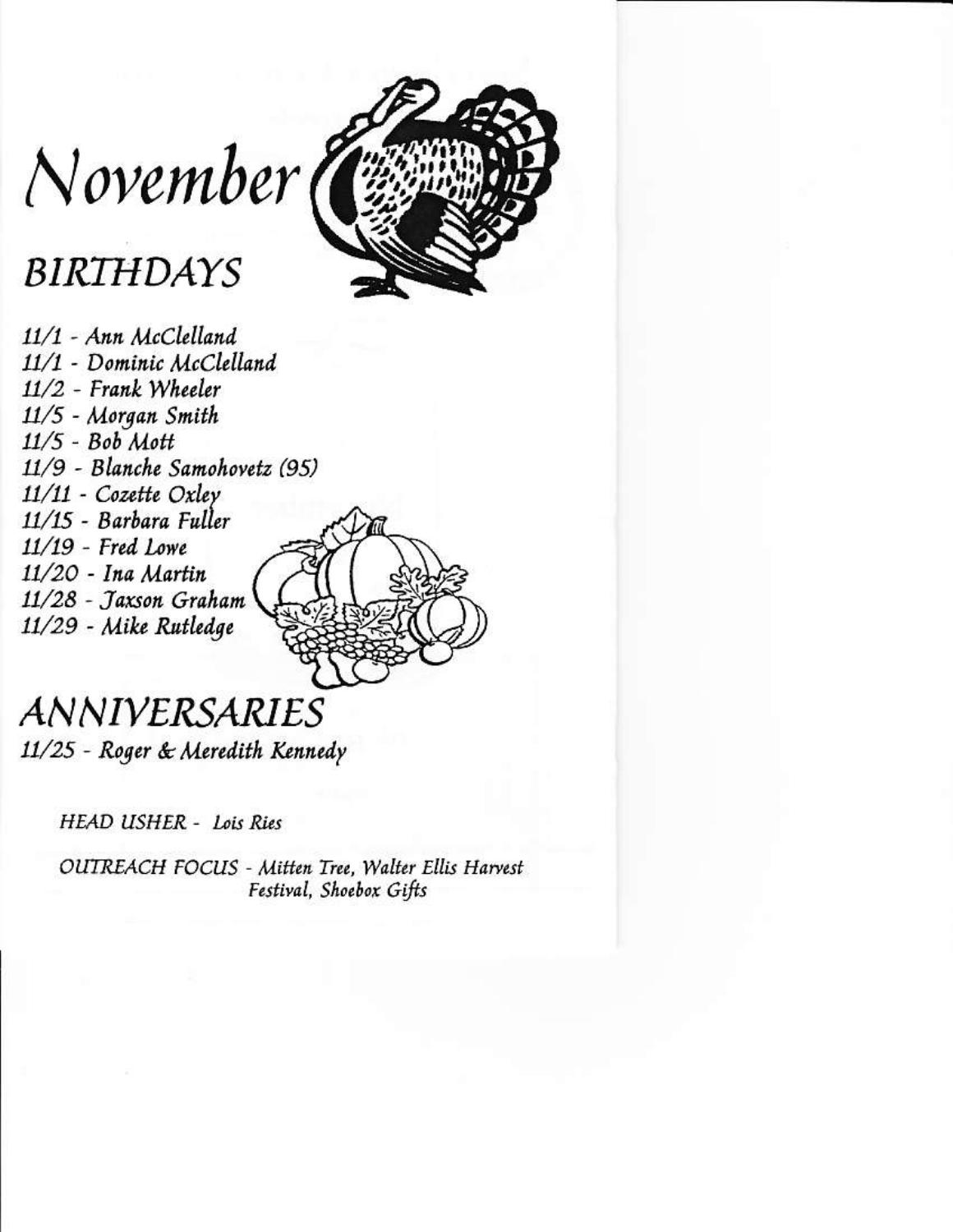From The Pastor's Desk

Expressions of Love

November is noted for two things around Mayflower Church: 1) Missions Month, 2) Celebration of Thanksgiving. Missions, always being important, with Walter Ellis Sunday and our support of the Lansing City Rescue Mission and other missions we are involved in around the year. Then, as Congregationalists. the Thanksgiving Day celebration is important; being as the Pilgrims were our spiritual forefathers. Thus November provides us with many reasons to be thankful.

Without God's love for us shown through His grace, we'd have nothing to be thankful for. Ephesians 1:3-14 is a snapshot of God's grace:

- 3-blessed with every spiritual blessing
- 4-chosen before the creation of the world
- $5 -$ adoption to sonship
- 6 His grace freely given to us
- 7-redemption and forgiveness of sins
- 8-God's grace lavished on us
- 9-made known the mystery of His will
- 10 bringing unity to all in heaven and on earth
- 11-chosen and predestined
- 12 we are for the praise of His glory
- 13-sealed with the promised Holy Spirit
- 14 guaranteed inheritance



God's grace and love towards us - beyond what we can even comprehend - is truly something to be thankful for. As your pastor, I hope you have learned to be thankful for everything you have and to recognize how blessed you are AND that you are regularly giving thanks to God (Ephesians 5:20). More so, that you comprehend God's love for you and His grace given to you.

#### Ephesians 3:17-19

I pray that you, being rooted and established in love, may have power, together with all the Lord's holy people, to grasp how wide and long and high and deep is the love of Christ, and to know this love that surpasses knowledge-that you may be filled to the measure of all the fullness of God.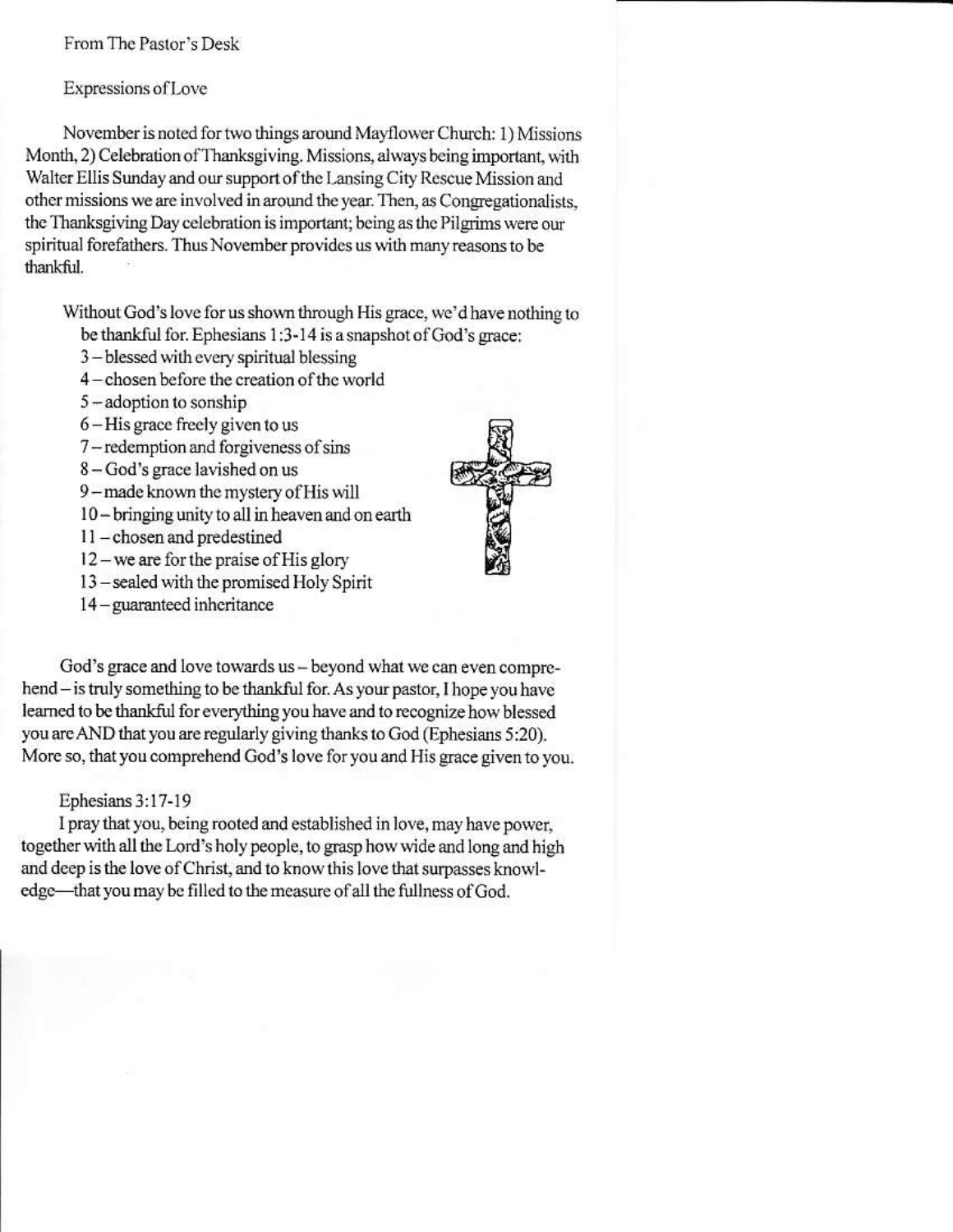#### **Outreach Focus**

During the month of November we will focus on "Spreading the Wealth" outside our church walls. Since we are no longer supporting the mission in Mali, we are going to focus on the City Rescue Mission, etc.

The next three Sundays (10/26, 11/2, 11/9) will be shoebox distribution. Filled and labeled boxes must be returned by November 16th so they can be delivered to a distribution center. Be sure to contact Liz if you want her to shop for you. We would really like to fill 30+ boxes!

The mitten tree will be up in late Novenber for your contributions of warm scarves, hats, mittens and gloves for school-aged children.

November 23rd will be our annual Walter Ellis Harvest Festival collection and delivery. Mark Criss from the Rescue Mission will preach thatday.

I will be publishing a list of mission needs and facts during the month. There is also an opportunity to tour the mission during November. If you have any questions or comments, contact Roger Kennedy. Thank you for your participation!

Roger



I am having an "adult pageant" this year, due to the lack of actual minors anymore, although kids are always welcome! If the acting bug has burrowed into your heart, see me soon to express your interest. I hope to hold limited practices but I do expect lines to be memorized (sorry, you've all been reading for many years, so it shouldn't be as hard as it for a 10 year old!) Practices will mostly be after church.

It's almost time for Shoebox gifts again. The hard plastic boxes have worked out so nicely, I am again placing a basket in the social hall for funds to purchase them. If you have a dollar or two to throw in the kitty towards buying boxes, that would be great. As usual, I am happy to shop for those who want me to do so. The combined power of our dollars works better, as I can buy necessities such as combs, soap, and washcloths in bulk and save.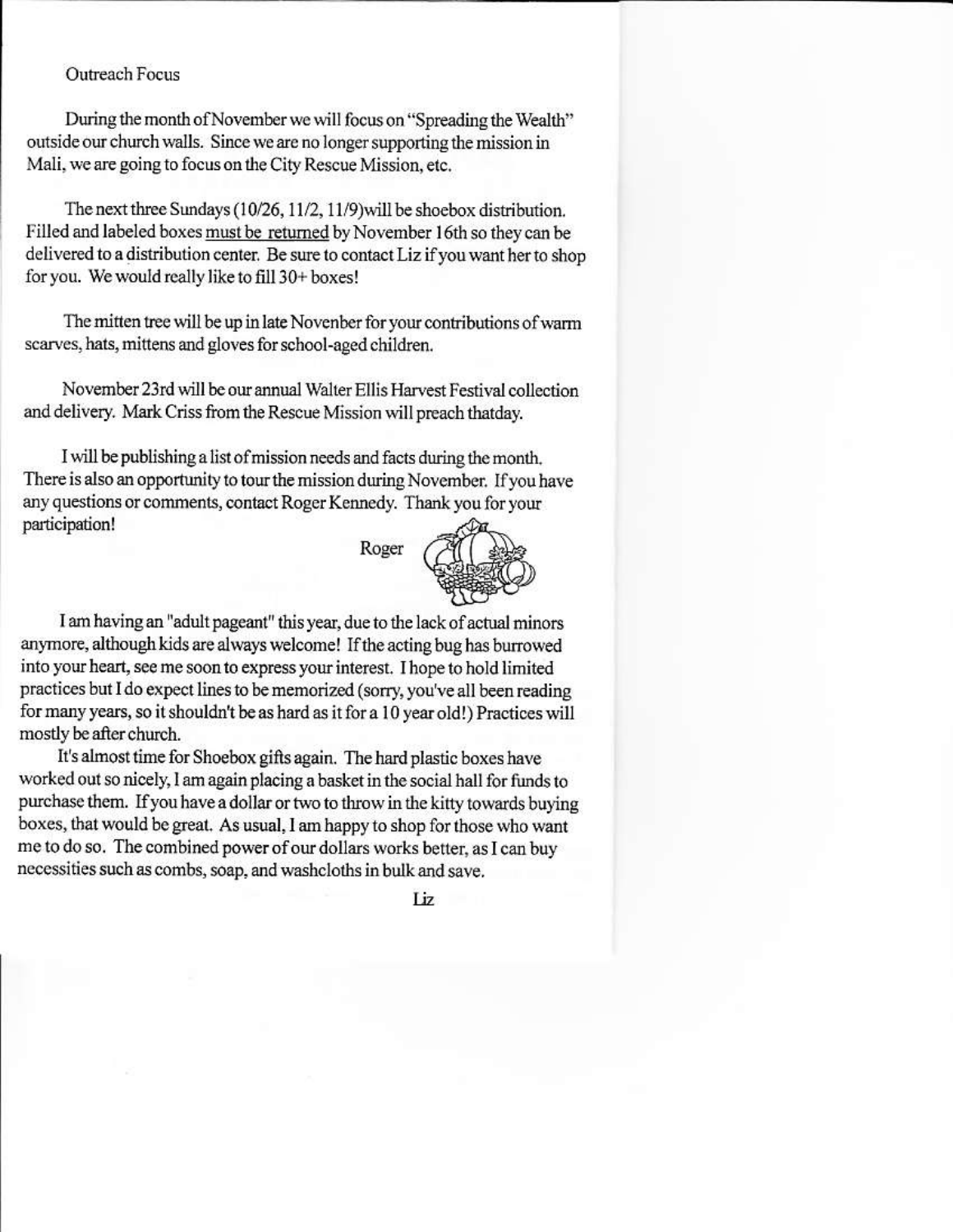Calling all thespians! I am looking to put on an adult Christmas pageant this year. Interested parties should get with me no later than November 5th. You will be required to memorize your lines. I look forward to the challenges of working with big kids this year!

Have you ever gone for a hike and had to carry a backpack or water bottles? It's hard sometimes. I have wanted to quit midway through a hike more than once! Jesus asks us every day to "go the extra mile", no matter how hard. In Matthew 5:38-42, he said.

"38 "You have heard that it was said, 'An eye for an eye and a tooth for a tooth.'[a] 39 But I tell you not to resist an evil person. But whoever slaps you on your right cheek, turn the other to him also. 40 If anyone wants to sue you and take away your tunic, let him have your cloak also. 41 And whoever compels you to go one mile, go with him two. 42 Give to him who asks you, and from him who wants to borrow from you do not turn away."

Many people get confused and start talking about "an eve for an eve." That was the law of Moses' time. Jesus challenged us to be better people - he wanted us to "raise the bar". In the early days of Jewish history, God permitted vengeance, because life was brutal and the Jewish people were under constant attack. By the time God sent Jesus, he wanted us to evolve.

The language about being compelled to go a mile is about Roman law. In Jesus' time, a Roman soldier could require anyone to carry his equipment a Roman mile, or 1000.yards. Jesus told us to do more - the origin of the phrase "go the extra mile."

Jesus gave us the example by dying on the cross for us. As hard as it is, passing by vengeance and learning to give more than is asked of us will make us happier and healthier humans, and living examples of God's never ending love for us.



Liz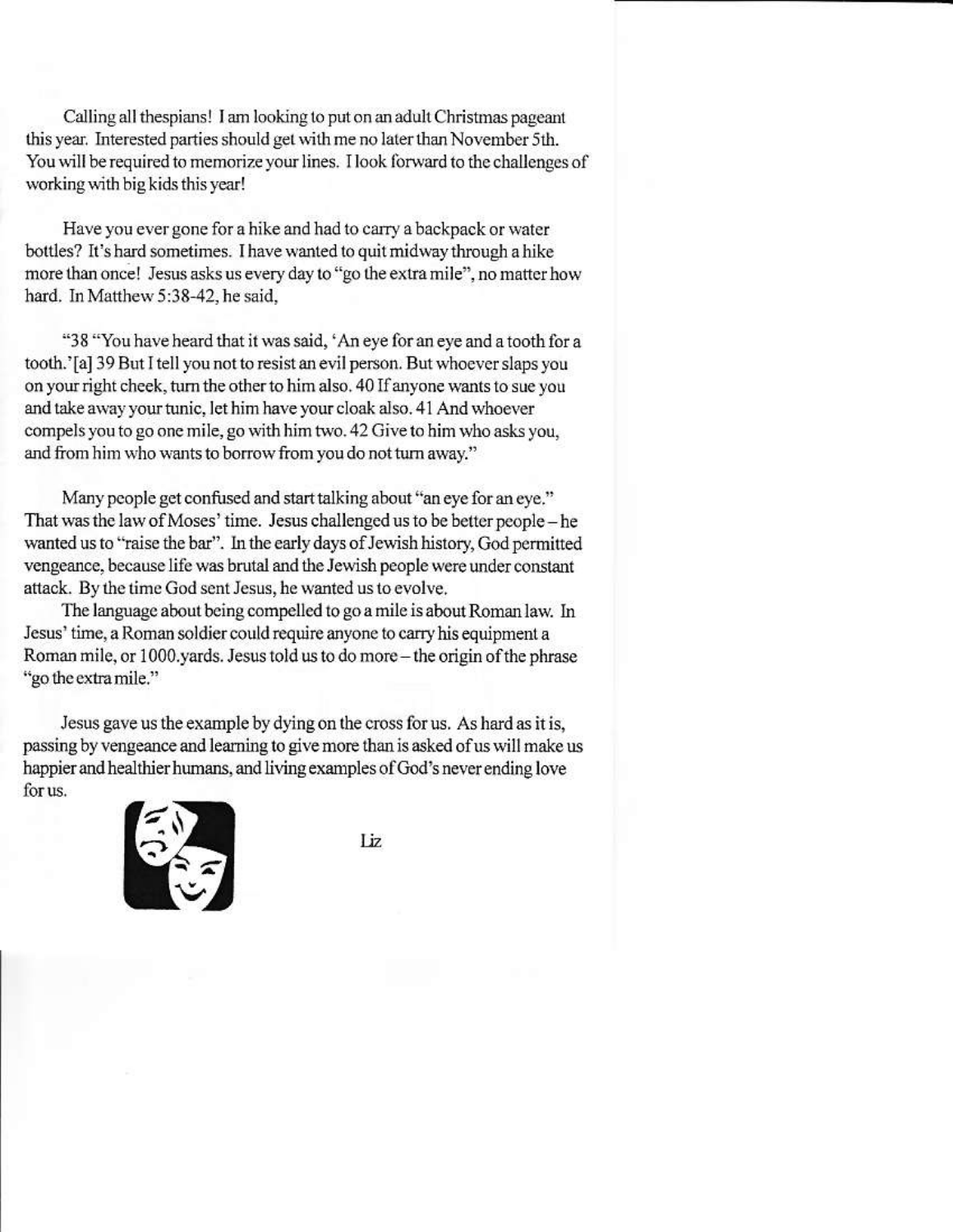#### Lav Leader's Missive

Barb and I are now in the process of building a garage on the north side of the house, across the driveway. Barb calls it a chicken coop because of the lean-to on one side. While watching construction, I noticed that the builder was not using a power nail gun for framing. When I inquired, he said that the nailer, although quicker, does not provide the same strength as the old fashioned hammer and nail. He explained that with the manual method, stronger nails can be used and hammering causes the joints to pull together tighter. I was glad to know that we selected a builder that valued quality more than productivity. This garage needs to last longer than us.

A few months ago I wrote about how the Prudential Council is working on ways to communicate more effectively. Since then, one of the ideas that we discussed and implemented is the Event Planning Form. This form, which can be obtained from the church office or on the website, is used for any church event that involves the church facility, food or personnel. When filled out properly, it contains all of the information required to successfully execute an event. This required form is presented to the Prudential Council by the organizers at least two months in advance. The Council then has enough information to determine if the event is viable and offer suggestions if it is not. Like the old hammer and nail method of framing, it may take a little longer up front but the result will be a high-quality event.

In the May article about communication I also mentioned that each member of the congregation has the right to be heard. Everyone's thoughts and ideas are important. We should not criticize, discourage or alienate anyone for expressing their opinions. We are all God's children and deserve to be treated with kindness and respect. However, it is also important to select the proper forum for topics that may be controversial. Such a topic should include ideas for improvement at a reasonable time and place for discussion of those ideas. The Prudential Council meetings are a good forum for that. By contacting the Lay Leader in advance, he/she will place your topic on the agenda for the next meeting and allow adequate time for discussion.



Jerry Fuller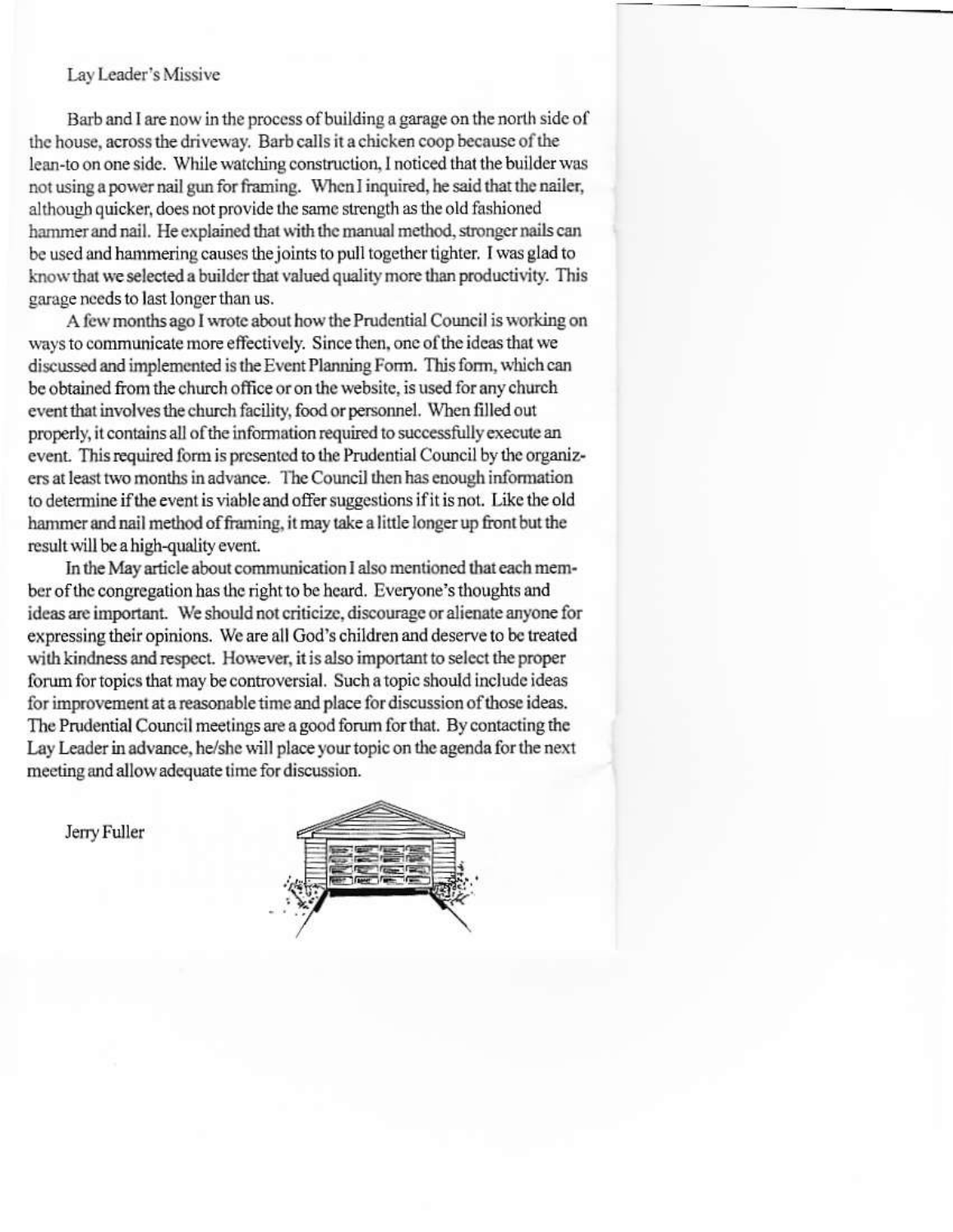#### Mayflower Financial News

VTD for Nine Months

Our September 2nd Saturday Supper was very successful with 92 persons being served which resulted in a profit of \$567.77. We have received \$2893 in donations towards the cost of \$5500 needed to improve and upgrade our sound system.

A brief summary of our finances as of September 30, 2014:

| Income:   |     | \$5,506.37 |
|-----------|-----|------------|
| Expenses: |     | 5,942.95   |
|           | - 8 | 436.58     |
|           |     |            |

| Income:   | \$69,213.69     |
|-----------|-----------------|
| Expenses: | 71,369.39       |
|           | $-$ \$ 2,155.70 |

| <b>Fund Balances:</b>        |             |
|------------------------------|-------------|
| Checking:                    | \$10,884.99 |
| <b>Bequest Funds Savings</b> | 4,009.84    |
| Memorial Fund CD             | 5,494.01    |
| CD Savings                   | 22,303.51   |
|                              | \$42,692,35 |

A more detailed report is available in the brochure rack near the church office.

Linda Wheeler Treasurer

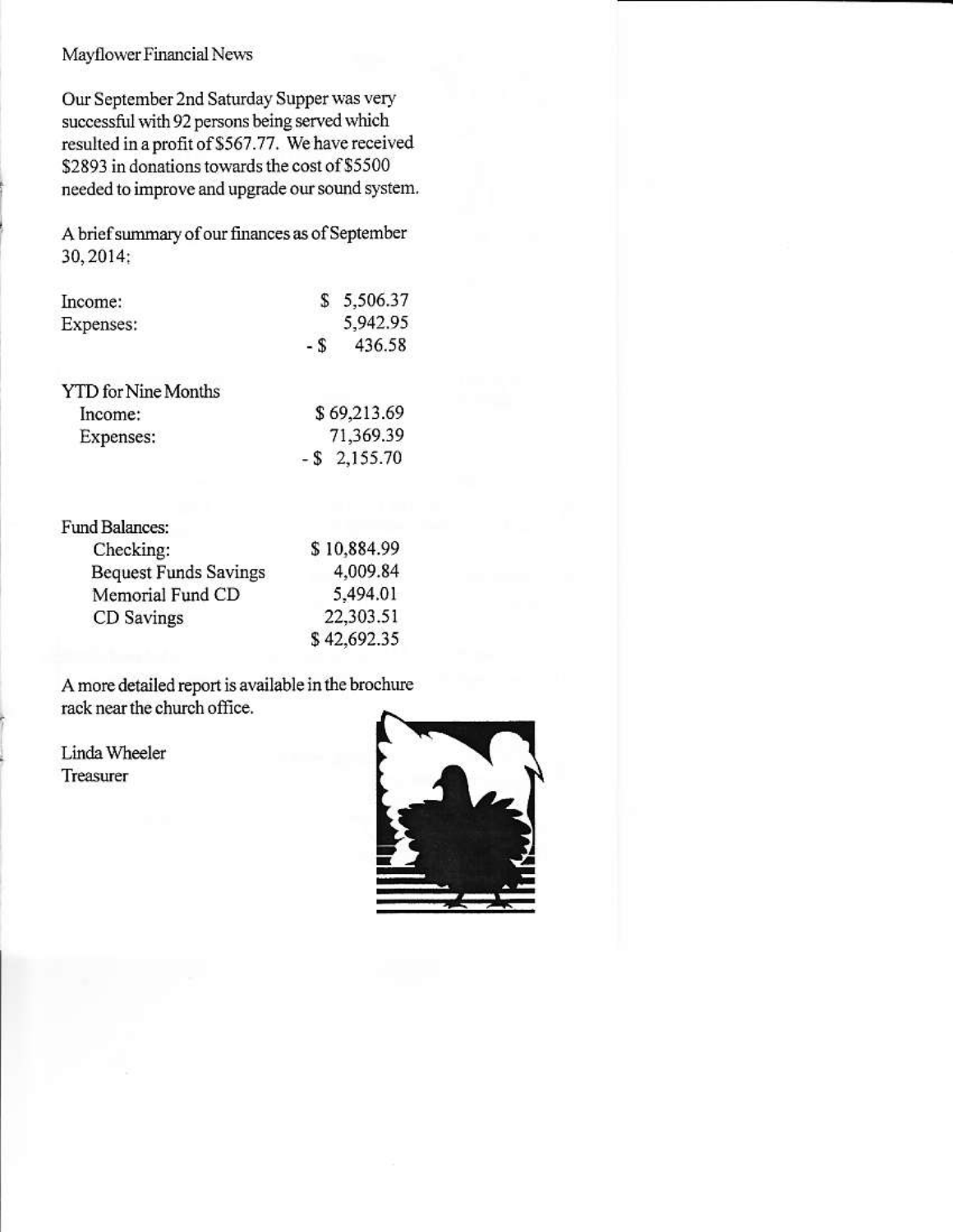Ausic Musings

There is certainly some fearsome news in our world.

It is so sad to hear of the nurse that lost her life due to treating an Ebola-stricken patient. He did not survive, and then she was also gone.

The world is war-torn, some places far worse than others. You have heard the term "the negative news" with good reason.

Why do Christian remain hopeful among the ashes of sadness? We can only lean on our faith, the faith that tells us that God is with us, that He has plans for our good welfare, not for evil (Jeremiah). Also, from Joshua 1:9: Be strong and courageous, do not be terrified, do not be discouraged, for the Lord your God is with you, wherever you go."

We believe that the Lord loves us, and that we are His beloved children. He does not want evil to reign, but instead goodness and truth.

Even with our faults and frailties, we will love the Lord, and if we fall, choose get up and walk with the Lord.

Praise be to the God and His Son who love us.